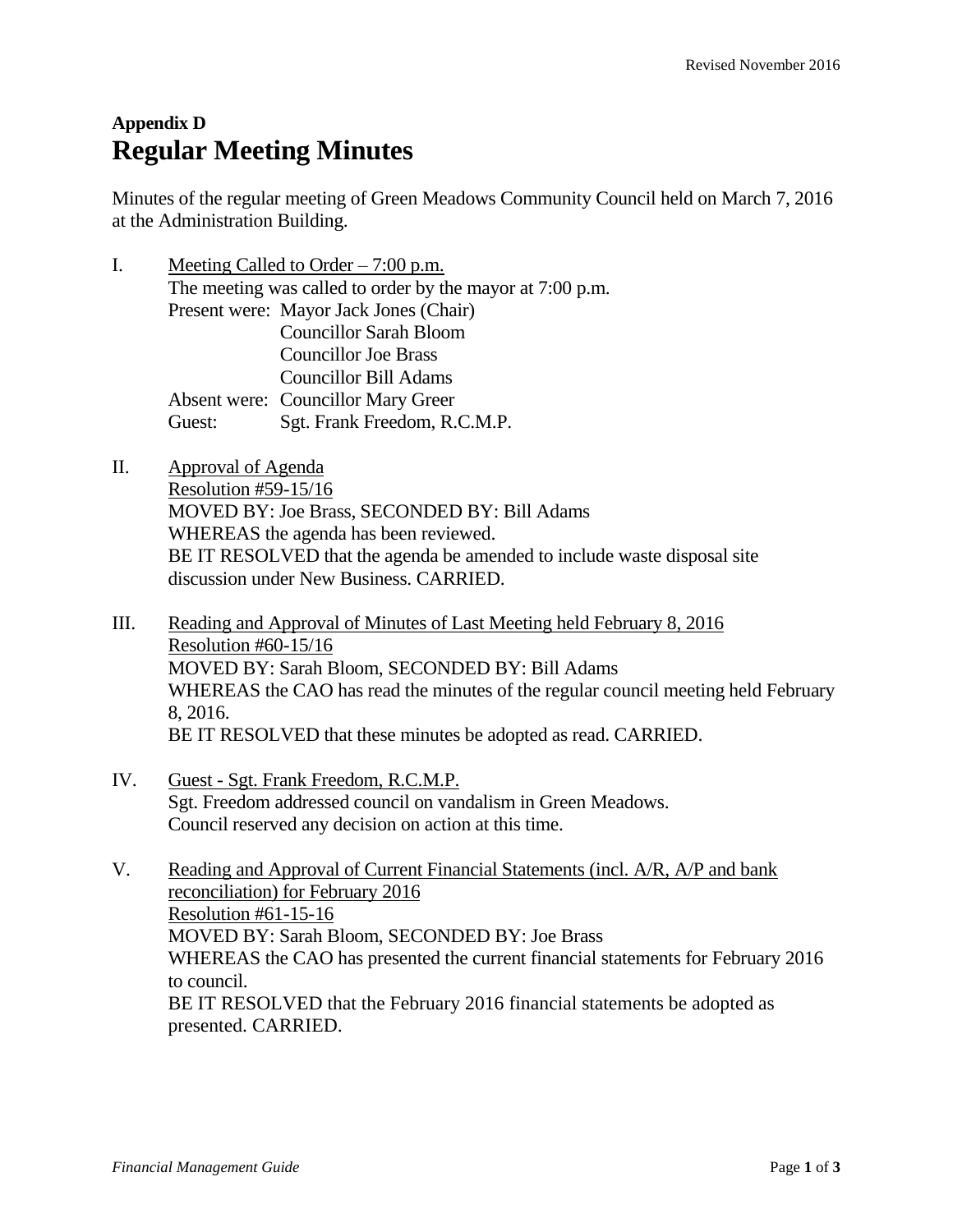## VI. Approval of Bills

1. Recurring Bills Resolution #62-15-16 MOVED BY: Joe Brass, SECONDED BY: Sarah Bloom WHEREAS council has approved on April 6, 2015 resolution #6-15-16, granting the CAO the authority to pay bills of a recurring nature as they are received. BE IT RESOLVED that council approve the attached cheque listing in the amount of \$1,000. CARRIED.

2. New Bills

Resolution #63-15/16

MOVED BY: Joe Brass, SECONDED BY: Sarah Bloom WHEREAS council has incurred the expenses in the daily operation of council business. BE IT RESOLVED that council approve the attached accounts payable list in the amount of \$500. CARRIED.

VII. Correspondence – CAO Letter

Resolution #64-15/16

MOVED BY: Sarah Bloom, SECONDED BY: Joe Brass

WHEREAS council reviewed the letter from the department on the upcoming CAO workshop May 3 to 5 in Winnipeg.

BE IT RESOLVED that council approve the CAO to attend the workshop and that she provide a report to council outlining the training received following the workshop. CARRIED.

Correspondence – Recreation Director letter

Council reviewed the letter from the department on the upcoming Northern Recreation Leadership Workshop.

Council reserved any decision on action at this time.

VIII. Reports from Committees

1. Recreation Committee Resolution #65-15-16 MOVED BY: Sarah Bloom, SECONDED BY: Joe Brass WHEREAS Tom Elder, chair of the recreation committee, has read his report on monthly activities of the committee. BE IT RESOLVED that this report be adopted as read and placed in council files. CARRIED.

IX. Unfinished Business

1. Completion of Skating Rink Resolution #66-15/16 MOVED BY: Sarah Bloom, SECONDED BY: Joe Brass WHEREAS the community outdoor rink needs installation of lights to be completed.